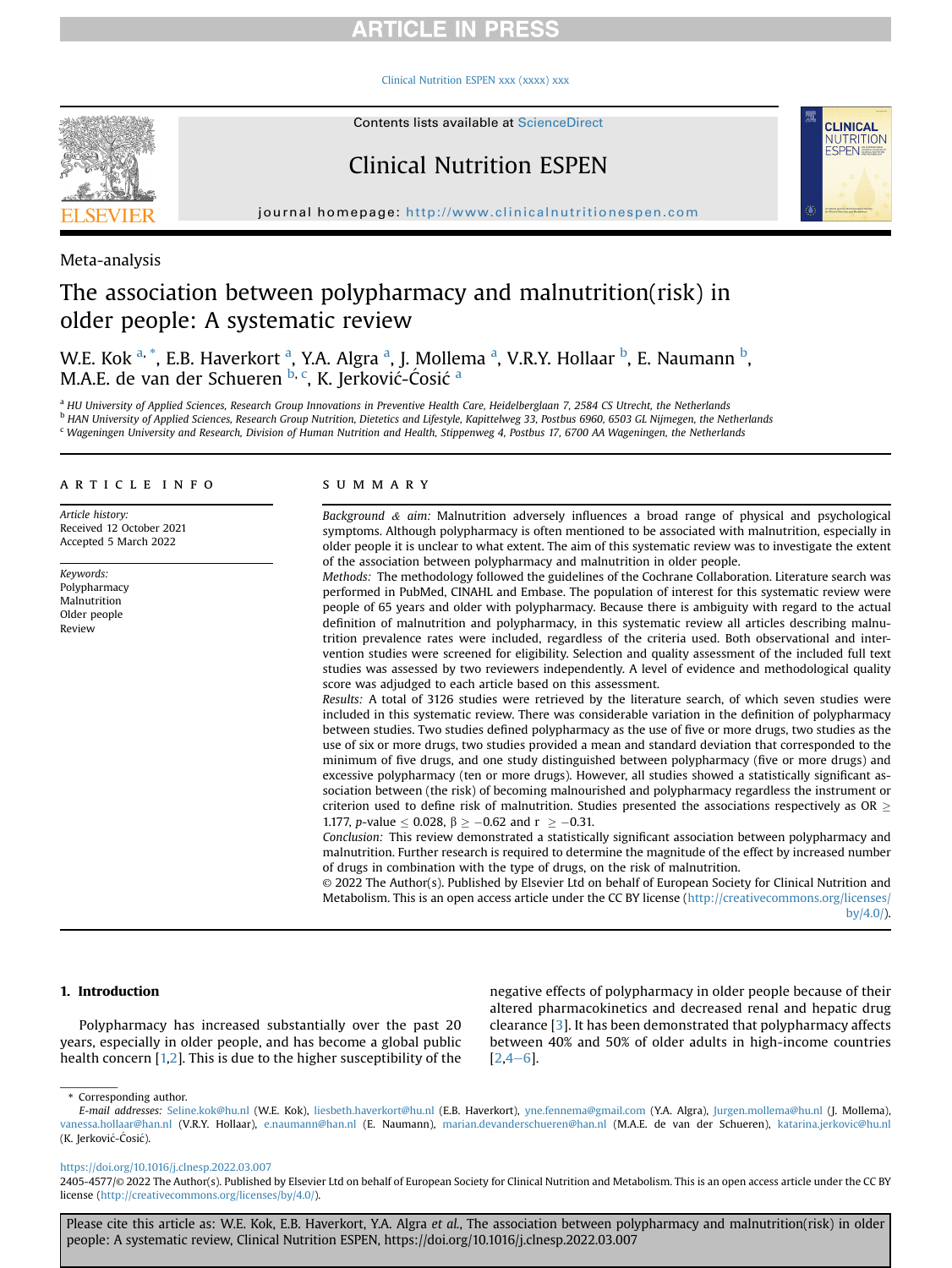Older people with polypharmacy take an average of five to nine drugs prescribed for various reasons [\[7\]](#page-6-4). The most common indications are diabetes mellitus, lipid metabolism disorder, hypertension, angina pectoris, sleep disturbances and stomach pain [\[7\]](#page-6-4). Drug use is associated with numerous side effects, such as diarrhea, stomach pain, nausea, polyuria and hyperhidrosis, decreased feeling of thirst, decreased appetite and dry mouth [\[8](#page-7-0)[,9\]](#page-7-1). In addition, an association between a higher intake of fluids and higher number of drugs is demonstrated, resulting in a reduced food intake [\[8](#page-7-0),[10](#page-7-2)]. The use of opiates often causes constipation as a side effect [[11\]](#page-7-3).

In the Netherlands, between 265.000 and 375.000 older people were malnourished based on commonly used prevalence rates in 2016. A recent systematic review demonstrates prevalence rates of high malnutrition risk in 28% for hospitalized patients, 17,5% of patients living in residential care, and 8,5% in community dwelling older adults [\[12](#page-7-4)]. These rates are expected to increase as older people live longer [\[13](#page-7-5)]. However, various side effects of drugs such as loss of appetite, and gastrointestinal complains, contribute to a substantial decrease in food consumption, which leads to a poorer nutritional status or malnutrition [[2](#page-6-1)[,14\]](#page-7-6). To our knowledge it remains unclear to what extent polypharmacy actually increases the risk in of becoming malnourished in older people [\[15](#page-7-7)]. The magnitude of this association has not been demonstrated yet.

Malnutrition can cause care dependency, negatively influence the quality of life and increases the risk of mortality in older people [[14](#page-7-6)]. To prevent older people from becoming malnourished it is important to get more insight on how polypharmacy and malnutrition are associated, and to what extent. The aim of the study was to perform a systematic review on the available literature to investigate the magnitude of the association between polypharmacy and malnutrition in older people.

#### 2. Methods

This systematic review was conducted in adherence to the guidelines of the Preferred Reporting Items for Systematic Reviews and Meta-analyses (PRISMA) statement [[16\]](#page-7-8).

#### 2.1. Search strategy

The methodology followed the guidelines of the Cochrane Collaboration. PubMed (Medline), Embase, and CINAHL were searched for literature from January 2000 to September 2020. A comprehensive database search strategy with multiple terms and synonyms was conducted in collaboration with a medical information specialist (Appendix 1). The search included indexing terms (MeSH terms and keywords) related to polypharmacy and malnutrition. The search strategy was appropriately modified for each database. Two reviewers independently screened the search results to identify potential eligible studies (WK and EH). Any disagreement between the two reviewers was resolved through discussion with a third review author (KJ). The reference lists of all included publications were checked by hand-searching.

#### 2.2. Selection criteria type of studies

Articles were eligible for inclusion if they described the association of polypharmacy and malnutrition, supplemented with specific observed and described details about the number of drugs and assessment of the nutritional status of participants. A language restriction to English and Dutch was adhered for. Observational and interventional studies were included. Reviews, case reports, expert opinions, conference meetings, summaries, papers, and overviews were excluded. Studies not available in full text were excluded.

#### 2.3. Selection criteria population

The population of interest for this systematic review was people of 65 years or older with polypharmacy. With regard to the study population we set up the following exclusion criteria. First, studies on frailty and sarcopenia were excluded in order to avoid overestimation or underestimation of the actual association between malnutrition and polypharmacy. Both polypharmacy and malnutrition are strongly associated to frailty and they share risk factors  $[17-21]$  $[17-21]$  $[17-21]$  $[17-21]$  $[17-21]$ . In ESPEN guidelines on definitions and terminology of clinical nutrition, sarcopenia and frailty were agreed to be separate conditions often associated with malnutrition, but not fully overlapping [[22](#page-7-10)]. In our systematic review we focussed on the association between polypharmacy and malnutrition without frailty and sarcopenia as possible confounders. Second, given the fact that cancer can also influence the association between malnutrition and polypharmacy, studies with cancer patients only were excluded. Primary, because cancer has a negative influence on human metabolism and finally causes alterations in taste, smell, appetite and weight [\[23\]](#page-7-11). Thereby chemotherapy and radiotherapy causes pain, loss of appetite, vomiting, nausea, constipation or diarrhoea. These side effects have a negative influence on the nutritional status [\[23\]](#page-7-11). Studies with a mixed population of patients up to 20% cancer patients were included in this systematic review to counteract the influence.A third exclusion criterion was study end stage disease, because in the palliative phase a maintenance of nutritional status is no longer a priority [\[24\]](#page-7-12). A fourth exclusion criterion was (complete) enteral or parenteral feeding. Artificial nutrition can mask the unwanted influence of polypharmacy on the nutritional status [\[25](#page-7-13)]. Finally, studies wherein people undergoing abdominal surgery were excluded. Surgical operations can negatively influence the functioning of the gastrointestinal tract in terms of reduced peristalsis, digestion, absorption, nausea and vomiting [[26](#page-7-14)]. This makes it difficult to investigate the actual association between polypharmacy and malnutrition.

#### 2.3.1. Definitions polypharmacy and malnutrition

There are various definitions to define polypharmacy. In this systematic review polypharmacy was defined as the daily use of five or more drugs [\[5](#page-6-5)]. Similar to polypharmacy, various definitions of malnutrition and different screening tools were used to indicate malnutrition. Malnutrition is usually defined as involuntary weight loss within a certain time frame and/or a low BMI. A Mini Nutritional Assessment (MNA) score of 23.5 and Mini Nutritional Status Short Form (MNA-SF) score of  $\leq$ 11 were also considered to indicate an increased risk of malnutrition. In this systematic review all articles describing (risk of) malnutrition prevalence rates were included, regardless the criteria used.

#### 2.4. Methodological and statistical heterogeneity

Information with regard to the study design, population and study outcomes was extracted from each study by one of the researchers (WK) and reviewed by a second researcher (EH). Clinical and methodological heterogeneity were both expected beforehand, because of the broad research question, variability in participants, measuring instruments, outcomes and study design.

#### 2.5. Methodological quality assessment

Quality assessment of the included full text articles was independently assessed by two reviewers (WK and EH), using international quality checklists: Joanna Briggs Institute critical appraisal checklist for case-control studies; Joanna Briggs Institute critical appraisal checklist for cohort studies; The Newcastle-Ottawa Scale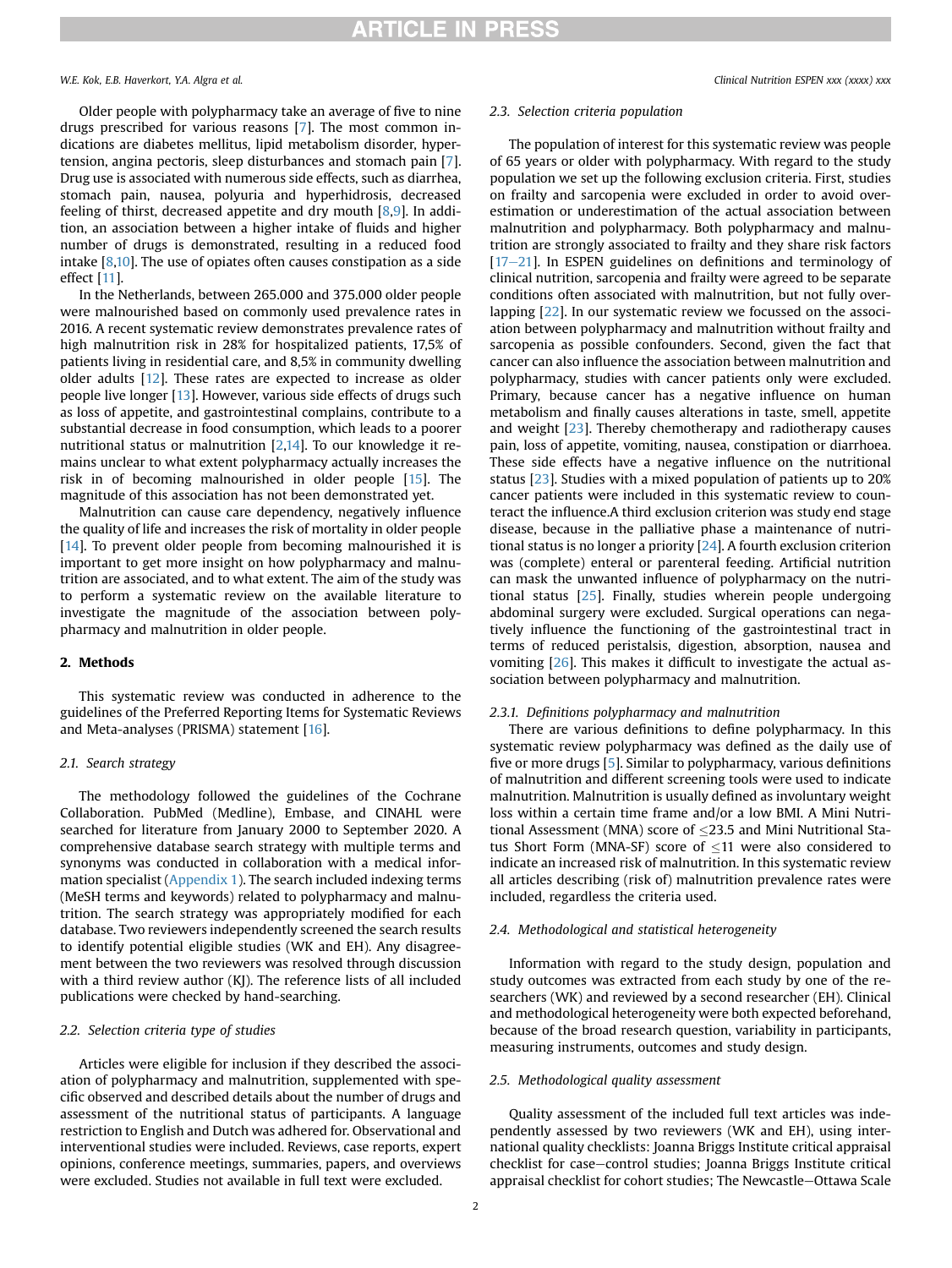### W.E. Kok, E.B. Haverkort, Y.A. Algra et al. Clinical Nutrition ESPEN xxx (xxxx) xxx

(NOS) for cross-sectional studies. A level of evidence and methodological quality score was adjudged to each article based on the assessment. Quality scores were defined as followed:  $0-5$  poor; 5,6 moderate; 7,8 sufficient; and 9,10 good. Articles with quality score 6 or lower were excluded.

#### 3. Results

#### 3.1. Study selection

The electronic database search resulted in 3126 studies. After removing duplicates, 2489 potential studies remained. Independently screening of titles, abstracts and full text studies by two researchers (WK and EH) resulted in 10 potentially eligible studies ([Fig. 1\)](#page-2-0). The exclusion of 2441 studies was based on: polypharmacy was not the aim of study, malnutrition was not the aim of study, frailty or sarcopenia was the aim of study, a substantial part of the population was aged below 65 years.

### 3.2. Methodological quality

<span id="page-2-0"></span>The remaining 10 articles were independently assessed for methodological quality by two reviewers (WK and EH) using both Joanna Briggs Institute critical appraisal checklists and the NOS for cross-sectional studies ([Appendix 2](#page-6-6)). Three studies were excluded due to a NOS methodological quality score 6 or lower. After assessment of the methodological quality, seven studies were included for this systematic review.

### 3.3. Study characteristics and causality

The characteristics of the included studies are presented in [Table 1.](#page-3-0) Five studies had a cross-sectional design, one was a cohort study and one a case-control study. Due to the design of these studies, no statements can be made about causality. Number of participants ranged from 81 to 1.660 with a total number of 3.368. Six studies were performed in older people living at home, and one study consisted of participants living in a retirement home.

Performing a meta-analysis, pooling or defining subgroups was not possible due to both statistical and clinical heterogeneity.

#### 3.4. Polypharmacy

Two studies defined polypharmacy as the use of five or more drugs [[27,](#page-7-15)[28\]](#page-7-16). However, two studies defined polypharmacy as the use of six or more drugs [\[29,](#page-7-17)[30\]](#page-7-18). Two studies did not provide a definition based on the number of drugs used, but a mean and standard deviation that corresponded to the minimum of 5 drugs [[31,](#page-7-19)[32](#page-7-20)]. In their analysis, Jyrkka et al. (2011) distinguished between polypharmacy (five or more drugs) and excessive polypharmacy (ten or more drugs) [[33](#page-7-21)]. Studies where polypharmacy was defined with using fewer drugs were excluded  $[34-37]$  $[34-37]$  $[34-37]$  $[34-37]$ .



Fig. 1. Flow chart of study selection.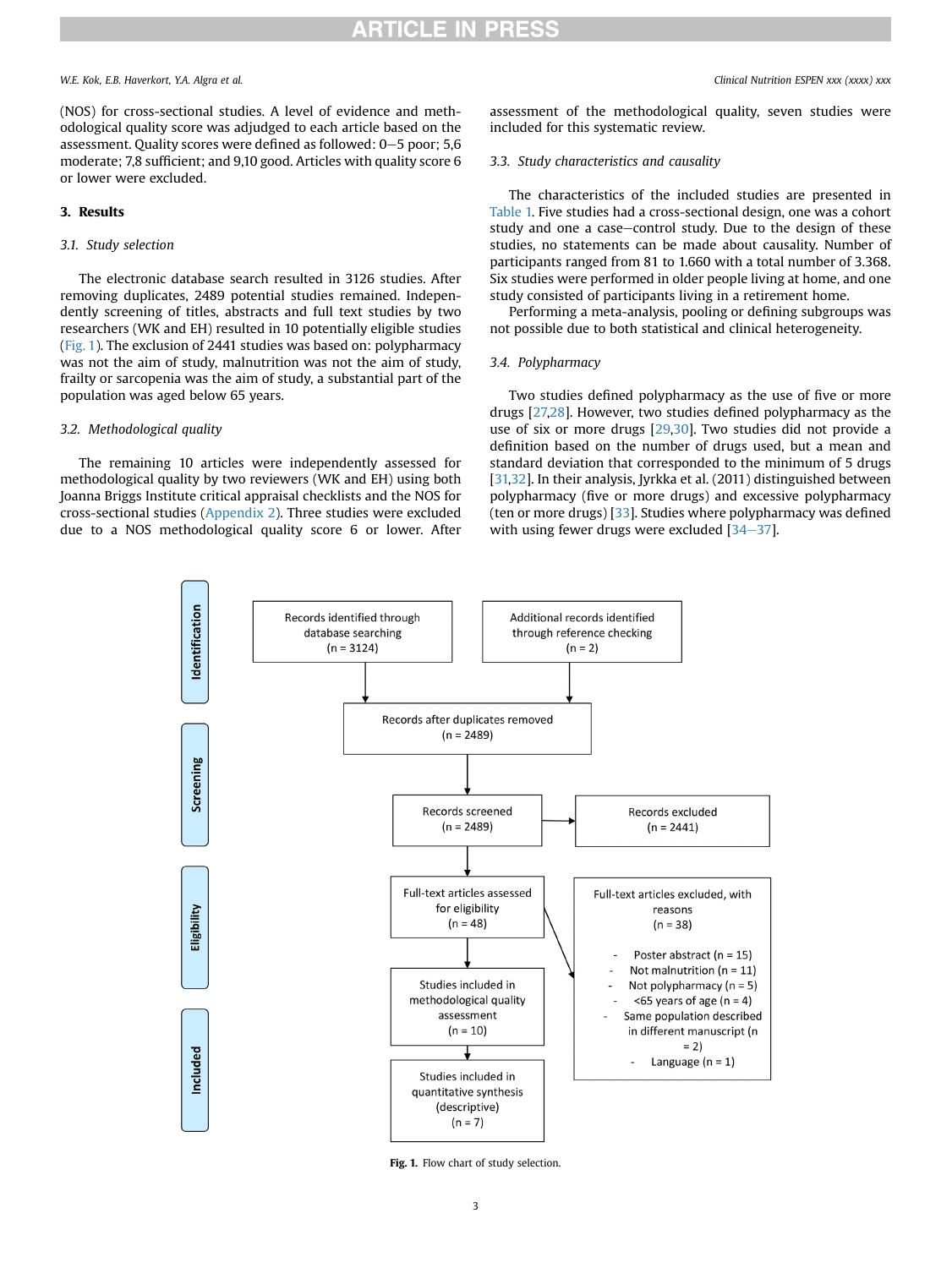#### W.E. Kok. E.B. Haverkort. Y.A. Algra et al. Clinical Nutrition ESPEN xxx (xxxx) xxx

#### <span id="page-3-0"></span>Table 1

General study characteristics table.

| First author, year (reference)     | Country  | Design                                               | Number of participants,<br>(mean) age                                                                                                                    | Setting                              | Aim (study on $\dots$ )                                                                                     | Level of<br>evidence |
|------------------------------------|----------|------------------------------------------------------|----------------------------------------------------------------------------------------------------------------------------------------------------------|--------------------------------------|-------------------------------------------------------------------------------------------------------------|----------------------|
| Farre (2014) [32]                  | Spain    | Cross-sectional                                      | $N = 328$<br>>85                                                                                                                                         | Community dwelling                   | The prevalence of risk of being<br>malnourished, and associated<br>study factors                            | 4                    |
| Griep (2000) [31]                  | Belgium  | Cross-sectional                                      | $N = 81$<br>$83.4 \pm 6.6$                                                                                                                               | Retirement homes                     | Age-associated factors on the<br>risk of malnutrition                                                       | 4                    |
| [yrkkä (2011) [33]                 | Finland  | Prospective cohort study<br>(with yearly follow-ups) | $N = 294$<br>$80.6 + 4.2$<br>Polypharmacy group (6<br>$-9$ drugs):<br>$81.9 \pm 5.0$<br>Excessive<br>polypharmacy group<br>$(10+$ drugs): $81.8 \pm 4.6$ | Community dwelling                   | The association of<br>polypharmacy with nutritional<br>status, functional ability and<br>cognitive capacity | 3                    |
| Komiya (2017) [30]                 | Japan    | Cross-sectional                                      | $N = 153$ .<br>$80.4 \pm 10.2$                                                                                                                           | Community dwelling<br>with home care | Factors associated with<br>polypharmacy                                                                     | 4                    |
| Maseda (2015) [28]                 | Spain    | Cross-sectional                                      | $N = 749$<br>$75.76 + 7.2$                                                                                                                               | Community dwelling                   | Health determinants of (risk of)<br>malnutrition                                                            | 4                    |
| Ramgoolie (2016) [29]              | Trinidad | Case-control                                         | $N = 103$<br>Cases $N = 57$<br>(polypharmacy $\geq 6$<br>drugs)<br>74.2 $\pm$ 6.6 y<br>Controls $N = 46$ (non-<br>polypharmacy)<br>$72.5 \pm 5.9$        | Community dwelling                   | The association of<br>polypharmacy and nutritional<br>status                                                | 3                    |
| Rodríguez-Sánchez<br>$(2020)$ [27] | Spain    | Cross-sectional and<br>longitudinal                  | $N = 1660$<br>$75.61 \pm 6.29$                                                                                                                           | Community dwelling                   | The impact of malnutrition risk<br>on healthcare utilization and<br>costs                                   | 4                    |

N: Number of patients; M: Mean; y: year; ±: standard deviation

\*Level of evidence: 1; Randomized controlled trials, 2; Non-randomized controlled trial, 3; Observational studies with controls, 4; Observational studies without controls.

#### 3.5. Malnutrition

In six studies, malnutrition risk was defined by the Mini Nutritional Assessment (MNA) or Mini Nutritional Assessment Short Form (MNA-SF) [[28](#page-7-16)–[33\]](#page-7-16). Rodrígeuz-Sánchez et al. (2020) defined malnutrition based on the categories defined by the Global Leadership Initiative on Malnutrition (GLIM) criteria [\[27\]](#page-7-15).

#### 3.6. Polypharmacy associated to malnutrition

An extensive overview of all seven included studies is presented in [Table 2](#page-4-0).

Different effect measures were reported in the included studies: Odds Ratios, Beta coefficients and correlation coefficients. Adjustments were made in three studies with regard to gender [[29](#page-7-17)[,32,](#page-7-20)[33\]](#page-7-21), aspects related to social economic status (higher social risk [\[32\]](#page-7-20), residential status [[33\]](#page-7-21), educational level [[29](#page-7-17)[,33\]](#page-7-21), ethnicity and marital status [\[29\]](#page-7-17)), and indication for disease (prescriptions for cardiovascular drugs, number of drugs and lower Lawton scale score [\[32\]](#page-7-20), self-reported health status, functional comorbidity index [\[33\]](#page-7-21), number of disease [\[29\]](#page-7-17). In addition, two studies also adjusted for age [[29](#page-7-17)[,33\]](#page-7-21) and one study for time of measuring [\[33\]](#page-7-21).

Seven studies reported Odds Ratios. Ramgoolie et al. (2016) demonstrated that, after adjustment for age, gender, ethnicity, highest educational level achieved, marital status and number of diseases (Diabetes, heart disease, high blood pressure, high cholesterol, arthritis), older people with polypharmacy (six or more drugs) had significantly lower MNA scores than older people without polypharmacy (OR 3.94, 95%CI 1.35-16.77,  $p = 0.015$ ) [\[29\]](#page-7-17). After adjustment for sex (female), lower Lawton scale score, higher social risk, number of drugs and prescriptions for cardiovascular drugs, the study of Farre et al. (2014) demonstrated a statistically significant association between (the risk of) malnutrition according to lower MNA-score, and a higher number of drugs ((six or seven drugs (OR 3.23, 95%CI 1.16–8.97,  $p = 0.02$ ), and more than eight drugs (OR 5.58, 95%CI 2.09–14.92,  $p = 0.001$ ) [[32](#page-7-20)]. The univariateand multivariate logistic regression of Komiya et al. (2017) showed that MNA-SF was significantly associated with polypharmacy (six or more drugs). Respectively an OR of  $1.177$  (95%CI  $1.052-1.318$ ,  $p = 0.005$ ) and an OR of 1.238 (95%CI 1.023–1.498,  $p = 0.028$ ) [\[30\]](#page-7-18) was found. According to Maseda et al. (2015) the use of higher number of prescribed drugs was associated with lower MNA-SF scores and a logistic regression model, including co-morbidity, on polypharmacy was significantly associated with malnutrition/risk of becoming malnourished (β-0.839,  $p < 0.001$ ) [[28\]](#page-7-16). Rodríguez-Sánchez et al. (2020) demonstrated that malnutrition risk, according to the GLIM-criteria, was significantly associated to an increased number of drugs (OR = 2.96,  $p < 0.05$ ) [[27\]](#page-7-15).

Two studies reported a Beta coefficient. Both univariate and multivariate analysis by Griep et al. (2000) demonstrated a significant correlation between higher number of drugs taken and lower MNA score (respectively  $r = -0.34$ ,  $p = 0.001$  and  $\beta = -0.31$ ,  $p = 0.008$  [\[31](#page-7-19)]. In addition, Jyrkka et al. (2011) demonstrated lower mean scores for MNA-SF ( $p < 0.001$ ) compared to the nonpolypharmacy group at baseline. These differences remained significant ( $p < 0.001$ ) through the three-year follow-up. After adjustment for age, gender, residential status, educational level, modified functional comorbidity index, self-reported health status and time of measuring, excessive polypharmacy (more than ten drugs) remained to be associated with lower MNA-SF scores ( $\beta$ -0.62, SE 0.18,  $p < 0.001$ , 95%CI -0.98 to  $-0.27$ ) compared to the nonpolypharmacy group [\[33\]](#page-7-21). However, the association between polypharmacy (six to nine drugs) and lower MNA-SF scores attenuated ( $\beta$ -0.12,  $p = 0.333$ ).

Two studies reported a correlation coefficient. According to Rodríguez-Sanchez et al. (2020), drugs use increased in case of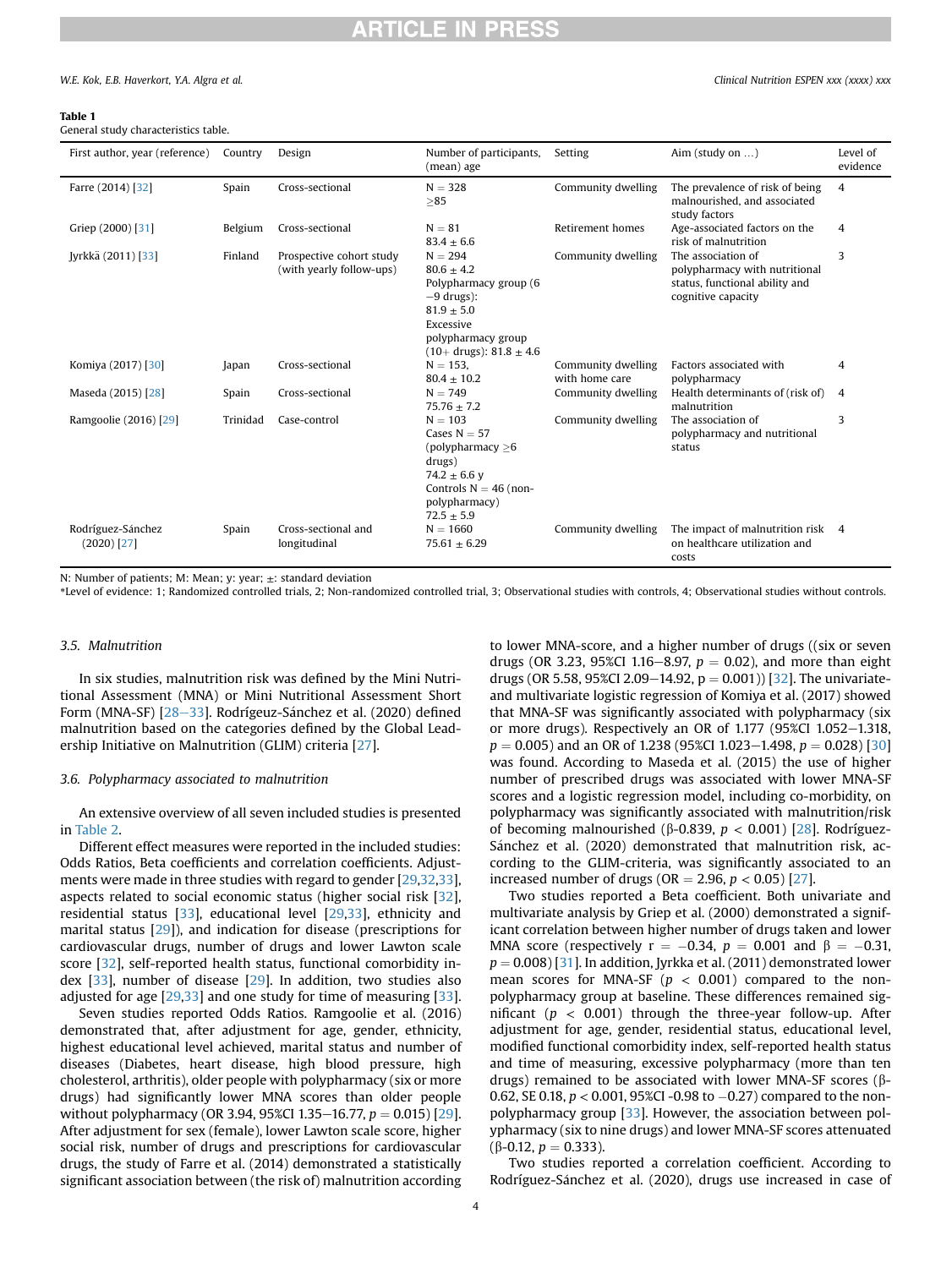#### W.E. Kok. E.B. Haverkort. Y.A. Algra et al. Clinical Nutrition ESPEN xxx (xxxx) xxx

| Overview of outcomes per study. |  |
|---------------------------------|--|

<span id="page-4-0"></span>Table 2

| Author, year (reference)           | Definition of<br>polypharmacy                                                                                             | Measurement of<br>malnutrition | Association with<br>malnutrition                                                                                                                                                                                              | Effect size                                                                                                                              | Additional information on<br>the analysis                                                                                                                                                                             |
|------------------------------------|---------------------------------------------------------------------------------------------------------------------------|--------------------------------|-------------------------------------------------------------------------------------------------------------------------------------------------------------------------------------------------------------------------------|------------------------------------------------------------------------------------------------------------------------------------------|-----------------------------------------------------------------------------------------------------------------------------------------------------------------------------------------------------------------------|
| Farre (2014) [32]                  | Mean number of<br>chronic drugs<br>prescriptions:<br>$6.09 \pm 3.3$                                                       | MNA score $\leq$ 23.5          | Higher number of drugs<br>associated with lower MNA<br>score                                                                                                                                                                  | 6-7 drugs: OR 3.23, 95%<br>CI 1.16-8.97, $p = 0.02$<br>$\geq$ 8 drugs: OR 5.58, 95%<br>CI 2.09-14.92,<br>$p = 0.001$ (ref 0-3)<br>drugs) | Adjustment for sex<br>(female), lower Lawton<br>scale score, higher social<br>risk, number of drugs,<br>prescriptions for<br>cardiovascular drugs                                                                     |
| Griep (2000) [31]                  | Mean number of drugs<br>taken:<br>$4.5 \pm 2.9$ (MNA > 24)<br>$7.0 \pm 2.6$ (MNA 17<br>$-23.3)$<br>$12.0 \pm 0$ (MNA <17) | MNA score $<$ 23.5             | Negative regression<br>coefficient of higher<br>number of drugs and lower<br>MNA score                                                                                                                                        | Univariate: $r = -0.34$ ,<br>$p = 0.001$<br>Multivariate:<br>$\beta = -0.31, p = 0.008$                                                  | Included in multivariate<br>model: MOS scores (mental,<br>social, perceived health,<br>perceived pain), gender,<br>number of teeth, and drugs                                                                         |
| Jyrkkä (2011) [33]                 | Non-polypharmacy (0<br>$-5$ drugs),<br>polypharmacy (6-9<br>drugs) and excessive<br>polypharmacy $(10+)$<br>drugs)        | MNA-SF score $\leq$ 11         | At baseline (2004) and after<br>three year follow-up,<br>excessive polypharmacy<br>showed lower mean MNA-<br>SF scores compared with<br>non-polypharmacy<br>Polypharmacy shows lower<br>MNA-SF scores, but not<br>significant | $\beta$ -0.62, SE 0.18,<br>$p = 0.001$ , 95%CI -0.98-<br>$(-0.27)$ $(p < 0.001)$<br>$\beta$ -0.12, $p = 0.333$                           | Adjustment for age, gender,<br>residential status,<br>educational level, modified<br>FCI, self-reported health<br>status and time of<br>measuring                                                                     |
| Komiya (2017) [30]                 | >6 different drugs                                                                                                        | MNA-SF score <11               | Higher number of drugs<br>associated with lower MNA<br>score                                                                                                                                                                  | Univariate:<br>OR 1.177, 95%CI 1.052<br>$-1.318$ , $p = 0.005$<br>Multivariate: OR 1.238,<br>95%CI 1.023-1.498,<br>$p = 0.028$           | Included in multivariate<br>model: Sex (female), age,<br>CCI, BI, MNA-SF, insurance,<br>premium level,<br>constipation, pollakisuria,<br>insomnia and PIM                                                             |
| Maseda (2015) [28]                 | $\geq$ 5 drugs                                                                                                            | MNA-SF score $\leq$ 11         | Significant negative<br>correlation with number of<br>prescribed drugs                                                                                                                                                        | $r = -0.208$ ; $p < 0.001$<br>$\beta$ -0.839, $p < 0.001$ , OR<br>0.432, 95%CI 0.276<br>$-0.677$                                         | Included in multivariate<br>model: Sex, age categories,<br>educational level.<br>BMI≥25 kg/m2, co-<br>morbidity, presence of<br>cognitive impairment,<br>depressive symptoms,<br>frailty status, self-rated<br>health |
| Ramgoolie (2016) [29]              | $\geq$ 6 drugs                                                                                                            | MNA score $<$ 23.5             | Higher number of drugs<br>associated with lower MNA<br>score                                                                                                                                                                  | MNA scores $<$ 23.5:<br>OR 3.94, 95%CI 1.52,<br>10.13, $p = 0.004$<br>After adjustment:<br>OR 3.94, 95%CI 1.35,<br>16.77, $p = 0.015$    | Adjustment for age, gender,<br>ethnicity, highest<br>educational level achieved,<br>marital status and number<br>of diseases                                                                                          |
| Rodríguez-Sánchez<br>$(2020)$ [27] | Daily use of $\geq$ 5 drugs                                                                                               | GLIM criteria                  | Significant association<br>between higher number of<br>drugs and malnutrition risk<br>Drug use increased in case<br>of (being at risk of)<br>malnutrition                                                                     | OR 2.96, $p < 0.05$<br>At risk ( $r = 0.409$ )<br>Malnourished ( $r = 0.49$ )                                                            | Included in multivariate<br>model: Nutritional status,<br>age, sex (female), CCI,<br>depression, and frailty                                                                                                          |

M: Mean; ±: standard deviation; OR: Odds Ratio; 95% CI: 95% Confidence Interval; p: p-value; r: correlation; β: Beta; BMI: Body Mass Index; MOS: medical outcome study; FCI: Functional comorbidity index; CCI: Charlson Comorbidity Index; BI: Barthel Index; PIM: potentially inappropriate medication; MNA: Mini Nutritional Assessment; MNA-SF: Mini Nutritional Assessment Short Form; GLIM: Global Leadership Initiative on Malnutrition.

being at risk of malnutrition ( $r = 0.409$ ) and being malnourished  $(r = 0.49)$  [\[27\]](#page-7-15). In this study, malnutrition or risk of becoming malnourished was always associated with a higher number (five or more drugs) of drugs taken on a daily basis. In addition, longitudinal data indicated that number of drugs increased significantly for both at risk and malnourished groups ( $r = 0.40$  and  $r = 0.45$ ) more drugs taken daily, respectively  $p < 0.05$ ) [[27](#page-7-15)]. Maseda et al. (2015) presented that well-nourished older people used a significantly lower number of prescribed drugs than those who were (at risk of becoming) malnourished, according to MNA-SF, respectively 4.52  $\pm$  3.17 drugs on average versus 6.51  $\pm$  3.52 drugs on average  $(r = -0.208; p < 0.001)$  [\[28\]](#page-7-16).

All studies showed a statistically significant association between (the risk) of becoming malnourished and polypharmacy regardless the instrument or criterion used (MNA, MNA-SF, GLIM criteria, or low fat free mass) and the number of drugs.

### 3.7. Other risk factors associated to malnutrition, besides polypharmacy

In addition to polypharmacy, five of the included studies also demonstrated significant associations with other risk factors for malnutrition. According to Griep et al. (2000) women had lower MNA scores than men [\[31](#page-7-19)]. This association was also demonstrated by Farre et al. (2014) (respectively OR 2.44, 95%CI 1.28-4.54) [\[32\]](#page-7-20). The main determinants for malnutrition/risk of malnutrition, besides polypharmacy, were poor self-rated health for women, and overweight or obesity and depressive symptomatology for men according to Maseda et al. (2016) [[28\]](#page-7-16). Rodriguez-Sanchéz et al. (2020) showed that overall, patients at risk of malnutrition or malnourished were older, had lower functional status, and had more comorbidities compared to well-nourished counterparts  $(p < 0.05)$  [\[27\]](#page-7-15). A statistically significant association was also found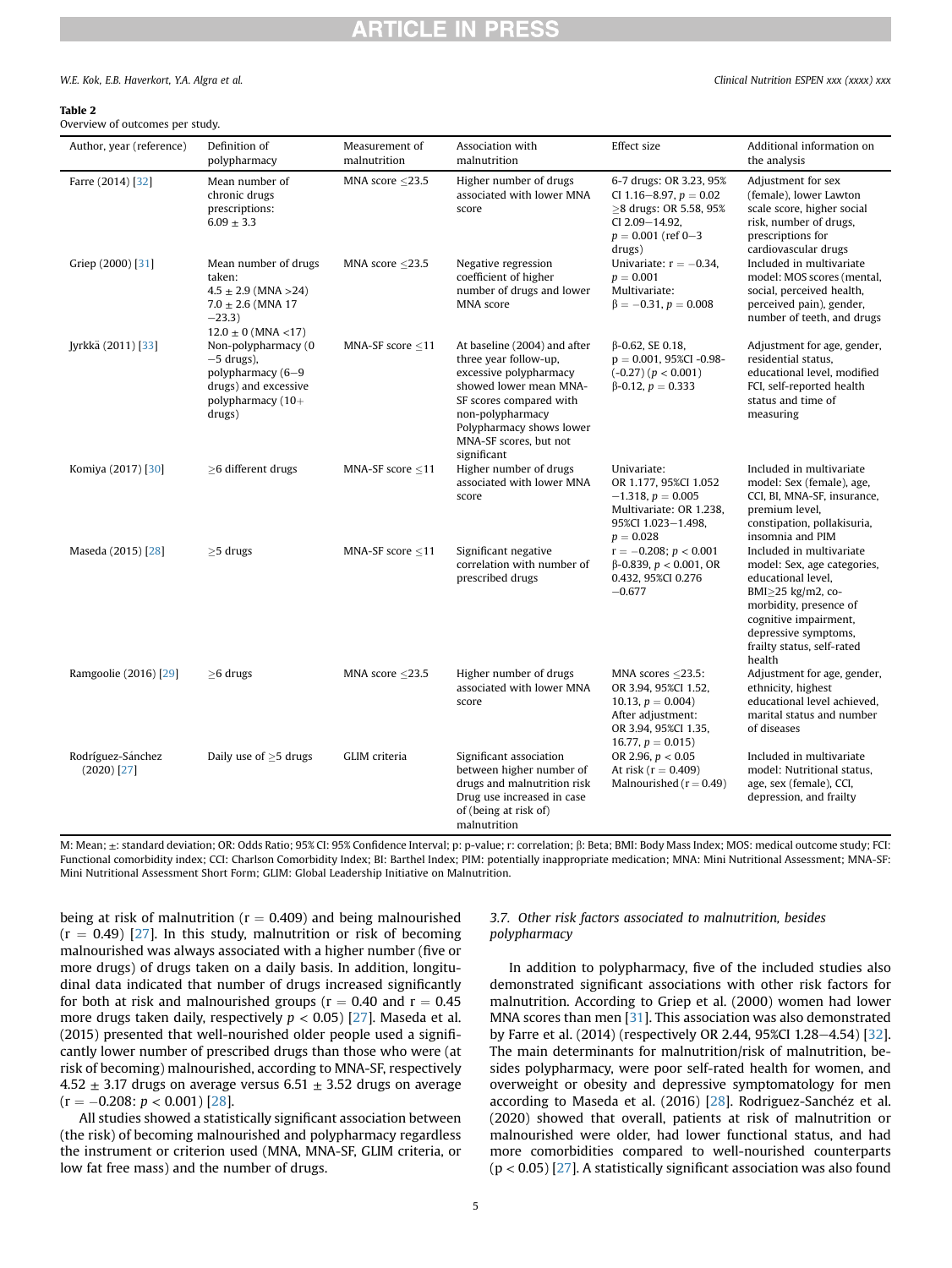W.E. Kok, E.B. Haverkort, Y.A. Algra et al. Clinical Nutrition ESPEN xxx (xxxx) xxx

with disability according to Lawton Index (OR 1.47, 95% CI 1.29–1.66) and increased social risk (OR 1.15, 95% CI 1.02–1.29) in the study of Farre et al. (2014) [\[32\]](#page-7-20). This is supported by Griep et al. (2000) who demonstrated that lower MNA scores were significantly correlated with lower perceived health ( $r = 0.19$ ,  $p = 0.047$ ), social functioning ( $r = 0.19$ ,  $p = 0.045$ ), and mental functioning  $(r = 0.29, p = 0.003)$  [\[31](#page-7-19)].

#### 4. Discussion

This systematic review demonstrates statistically significant association between polypharmacy and malnutrition in older people. The seven included studies unanimously demonstrated that older people using five or more drugs, defined as polypharmacy, have a substantially higher risk of (developing) malnutrition. Although the association between polypharmacy and malnutrition was statistically significant in all seven studies, no conclusions about causality could be drawn due to the designs of the included studies.

Polypharmacy is defined in various ways. In this review, all studies where polypharmacy was defined as the daily use of five or more drugs showed a significant association with the risk of malnutrition. However, also studies with fewer drugs have shown a significant association  $[34-37]$  $[34-37]$  $[34-37]$  $[34-37]$ . Therefore it remains unclear which number of drugs increases the risk of malnutrition. In addition, from these studies it is not clear whether there is a difference in the type of drug that was used. Many of the drugs used by this group of older people (e.g. for lowering blood pressure or gastric acid in-hibitors) cause side effects such as dry mouth or nausea [\[9\]](#page-7-1). Xerostomia (dry mouth) is also a known side effect of diabetes medications, antidepressants, psycholeptics, and urological medications [\[2,](#page-6-1)[14](#page-7-6)[,38](#page-7-23)[,39\]](#page-7-24). These side effects can in turn lead to eating and drinking problems in these people which results in undernourishment. Subsequently, these people possibly consume too few calories and/or essential nutrients like vitamins, minerals and fibre. There are indications that older people have shortages of vitamin B2, vitamin B12, vitamin D, calcium, iron and zinc [\[9](#page-7-1)].

Older patients with polypharmacy are at higher risk of potentially inappropriate medications (PIMs) use [[40](#page-7-25)]. Alhawassi et al. (2019) demonstrated a prevalence of PIMs of 37.5%. The most commonly prescribed PIMs were gastrointestinal agents (35.6%) and endocrine agents (34.3%). PIMs use increases the risk of hospitalization, drug-related problems (DRP) and other adverse health outcomes by two to three folds [[41\]](#page-7-26). A common drug-related problem, especially in older patients with polypharmacy, is overtreatment and undertreatment  $[42-46]$  $[42-46]$  $[42-46]$  $[42-46]$ . Overtreatment occurs when the best scientific evidence demonstrates that a treatment provides no benefit for the diagnosed condition. Patients are exposed to treatment harms, and waste of resources is inevitable on a grand scale [[47](#page-7-28)]. Undertreatment is associated with negative clinical outcomes, such as higher risk of cardiovascular events, worsening disability, hospitalization and death [[48](#page-7-29)]. A crosssectional study based on 3807 Clinical Medication Reviews (CMR) in older patients with polypharmacy demonstrated that overtreatment (25.5%) and undertreatment (15.9%) were the most common drug related problems [[46](#page-7-30)]. Drug classes most frequently involved in overtreatment were drugs for peptic ulcer and gastrooesophageal reflux disease (GORD, 10.2%), antithrombotic agents (6.7%), lipid modifying agents (5.2%), drugs for constipation (3.5%) and anxiolytics (2.8%). Drug classes most frequently involved in undertreatment were lipid modifying agents (2.9%), antithrombotic agents (2.6%), vitamin A and/or D (2.5%), calcium (1.4%) and blood glucose lowering drugs (excl. insulin 1.3%) [\[46\]](#page-7-30). Kuijpers et al. (2017) demonstrated that the highest percentage of undertreatment were found for laxatives to prevent constipation in patients

using morphine and for  $\beta$ -adrenoceptor blockers and ACE inhibitors in the treatment of cardiovascular disease. The probability of undertreatment increased significantly with the pre-scribed number of drugs [\[49\]](#page-7-31). It is recommended to conduct follow-up research on the number and type of drugs and the association with malnutrition. An unambiguous definition of both polypharmacy and malnutrition would support research and clinical practice, in order to reduce the potential risks of polypharmacy and malnutrition in older people.

Malnutrition can be defined as "a state resulting from lack of intake or uptake of nutrition that leads to altered body composition (decreased fat free mass) and body cell mass leading to diminished physical and mental function and impaired clinical outcome from disease" according to ESPEN [[50](#page-7-32)]. In ESPEN guidelines on definitions and terminology of clinical nutrition, sarcopenia and frailty were agreed to be separate conditions often associated with malnutrition [[22](#page-7-10)]. More recently, the Global Leadership Initiative on Malnutrition (GLIM) a core set of diagnostic criteria for malnutrition. GLIM takes a two-step approach; first screening to identify at risk status by the use of any validated screening tool, and second, assessment for diagnosis and grading the severity of malnutrition based on five diagnostic criteria: weight loss, BMI, body composition, food intake and inflammation [\[51](#page-7-33)]. Because malnutrition was defined and diagnosed in various ways in the seven included studies, we were unable to provide pooled results of the association between polypharmacy and malnutrition. However, all seven studies showed a significant association regardless of the method of measurement.

By indicating the magnitude of the association between polypharmacy and nutritional status, more awareness can be created among caregivers and health care professionals about the effect and undesirable consequences of polypharmacy and malnutrition. The previous discussion shows that malnutrition has several causes that are also interrelated. Malnutrition is not a causal factor for developing disease, yet malnourished patients are more prone to adverse events which require medication, e.g. (post-operative) infections requiring antibiotics, or more severe side-effects of cancer treatment. In addition, interactions between food (dairy, grapefruit juice, caffeine) and drugs can lead to either decreased bioavailability of a drug, which is prone to treatment failure, or increased bioavailability, which increases the risk of side effects and even toxicity [\[52\]](#page-7-34). Finally, changes in body weight may require adaptations of dosages of some drugs. It remains unclear though whether the association is a two-way association, or whether polypharmacy increases the risk of being malnourished, or vice versa: that being malnourished results in polypharmacy in older people.

Polypharmacy increases in old age and people who are malnourished are generally older  $[53–56]$  $[53–56]$  $[53–56]$  $[53–56]$ . This could be a possible explanation why malnutrition is more common in older people with polypharmacy. Malnutrition in older people, which is often overlooked by clinicians, is common and increases an individual's risk of developing general poor health or chronic diseases, such as declined muscle function, delayed wound healing or cardiovascular disease [[57,](#page-7-36)[58\]](#page-7-37). Besides malnutrition, polypharmacy also appears to be related to various other factors such as falls and cognitive decline  $[59-65]$  $[59-65]$  $[59-65]$  $[59-65]$ , drug-drug interactions and food-drug interactions  $[52,66-69]$  $[52,66-69]$  $[52,66-69]$  $[52,66-69]$  $[52,66-69]$  $[52,66-69]$  $[52,66-69]$ . In addition, there are several patient groups with renal-, liver-, and heart failure, and diabetes  $[66,70-75]$  $[66,70-75]$  $[66,70-75]$  $[66,70-75]$  $[66,70-75]$  $[66,70-75]$  that deserve extra attention with regard to polypharmacy.

Points for improvement in patient's care include intensifying communication with patient and between health care professionals. For example, patients sometimes do not know why they have to use certain drugs, or experience side effects, such as loss of taste and deviate from the prescription, whether consciously or not, or eat less. Furthermore, the cooperation and communication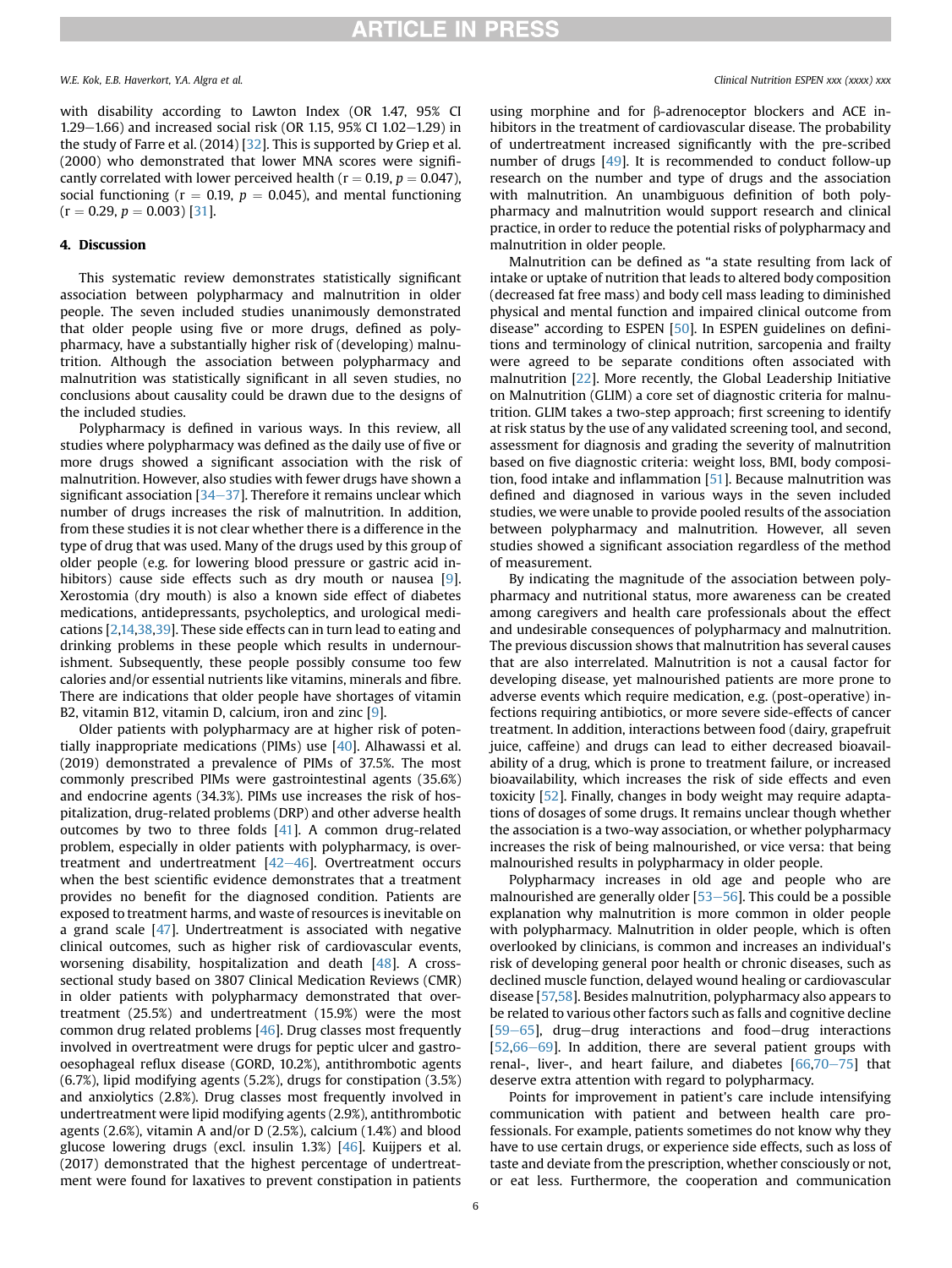#### W.E. Kok. E.B. Haverkort. Y.A. Algra et al. Clinical Nutrition ESPEN xxx (xxxx) xxx

between the various health care professionals is not always optimal; there may be no agreements between doctors and pharmacists about the performance of drug checks [\[76](#page-8-1)]. Optimizing the exchange of information between the various health care professionals involved about which drugs have been prescribed, changed or stopped is recommended as an intervention. The desired situation is to carry out drug assessment as a cyclical process, in which the total package of drugs used is also (re)assessed in the prescribing and delivery phase [\[76\]](#page-8-1).

#### 4.1. Methodological limitations of included studies

Firm conclusions based on this systematic review are hampered by the statistical and clinical heterogeneity, as well as the methodological quality of the included studies. The seven studies included a cross-sectional design resulting in a low level of evidence, time point measurements, and no control group. Methodological quality was often inadequate in terms of comparability of the subjects, non-respondents, confounding control and statistical testing. Special importance should be given to the type of studies (methodological quality) in future research, as the studies reviewed in this systematic review were all of insufficient methodological quality.

#### 4.2. Strength and limitations

This systematic review was strengthened by focusing on the association between polypharmacy and malnutrition outside of the group of frail older people. While it is often assumed that the association between malnutrition and polypharmacy mainly occurs in frail older people, a strong association has now been shown outside this group. In addition, it included a large number of older people from different settings, the data analyzed should be reasonably representative of this population. Besides, studies were searched in three different databases and the studies found were independently assessed by two reviewers. In order to achieve an optimal search strategy, the help of a medical information specialist was consulted.

Sarcopenia and frailty were agreed to be separate conditions often associated with malnutrition [[50](#page-7-32)]. Studies on frailty and sarcopenia were excluded in order to avoid overestimation or underestimation of the actual association between malnutrition and polypharmacy. However, "un-diagnosed" frail and/or sarcopenic persons may be included due to the characteristics of the population of interest. A final limitation is that no adjustment could be made for disease burden in general.

#### 4.3. Conclusion and recommendations

All seven included studies in this systematic review demonstrated that polypharmacy is significantly associated with malnutrition. Although the insufficient quality of the reviewed studies makes it difficult to reach firm conclusions, more attention should be given to the nutritional status of older people with polypharmacy and at polypharmacy itself. This underlines that special attention should be paid to the risk of malnutrition in older patients using multiple drugs, as multiple (adverse) interactions between drug use and impaired food intake have been described. Prevention and timely evaluation of polypharmacy, deprescribing, and monitoring of malnutrition, may lead to a reduced risk of malnutrition in older people.

#### Author contributions

Individual contributions: W.E. Kok contributed to the study design, conceptualized the research question, conducted the studies and data analyses, and conceptualised the manuscript, commissioned by E.B. Haverkort and Y.A. Algra. W.E. Kok developed the search strategy with support of J. Mollema, a medical information specialist, who helped designing the search string and carried out the searches in the databases. W.E. Kok and E.B. Haverkort screened search results, obtained papers, screened retrieved papers against inclusion criteria and carried out quality assessment. W.E. Kok extracted the data from included papers, designed tables and figures and wrote the review. E.B. Haverkort and Y.A. Algra commented on drafts of the review. V.R.Y. Hollaar, E. Naumann, M.A.E. de van der Schueren and K. Jerkovic- Cosic participated in the design of the study and assisted in the drafting of the manuscript. K. Jerkovic- Cosic supervised the project and was available for advice.

#### Funding sources

This research did not receive any specific grant from funding agencies in the public, commercial, or not-for-profit sectors.

#### Declaration of competing interest

Authors did not have any financial and personal relationships with other people or organisations that could inappropriately influence their work. All of the authors have made substantial contributions to the conception and design of the study, acquisition, analysis and interpretation of data, drafting the article or revising it critically and final approval of the version to be submitted. All authors read and approved the final manuscript.

#### Acknowledgements

All authors approved the submitted version, agreed to be personally accountable for their contribution to this review, and ensure that questions related to the accuracy or integrity of any part of this work will be appropriately investigated, resolved and documented.

#### <span id="page-6-6"></span>Appendix A. Supplementary data

Supplementary data to this article can be found online at [https://doi.org/10.1016/j.clnesp.2022.03.007.](https://doi.org/10.1016/j.clnesp.2022.03.007)

#### References

- <span id="page-6-0"></span>[1] Bardel A, Wallander MA, Svärdsudd K. Reported current use of prescription [drugs and some of its determinants among 35 to 65-year-old women in mid-](http://refhub.elsevier.com/S2405-4577(22)00181-4/sref1)[Sweden. A population-based study. J Clin Epidemiol 2000;53\(6\):637](http://refhub.elsevier.com/S2405-4577(22)00181-4/sref1)-[43.](http://refhub.elsevier.com/S2405-4577(22)00181-4/sref1)
- <span id="page-6-1"></span>[2] [Charlesworth CJ, Smit E, Lee DSH, Alramadhan F, Odden MC. Polypharmacy](http://refhub.elsevier.com/S2405-4577(22)00181-4/sref2) [among adults aged 65 years and older in the United States: 1988-2010.](http://refhub.elsevier.com/S2405-4577(22)00181-4/sref2) [J Gerontol Ser A Biol Sci Med Sci 2015;70\(8\):989](http://refhub.elsevier.com/S2405-4577(22)00181-4/sref2)-[95.](http://refhub.elsevier.com/S2405-4577(22)00181-4/sref2)
- <span id="page-6-2"></span>[3] [Cusack BJ. Pharmacokinetics in older persons. Elsevier 2004;2\(4\):274](http://refhub.elsevier.com/S2405-4577(22)00181-4/sref3)-[302](http://refhub.elsevier.com/S2405-4577(22)00181-4/sref3).
- <span id="page-6-3"></span>[4] Hajjar E, Cafi[ero A, Hanlon J. Polypharmacy in elderly patients. Elsevier](http://refhub.elsevier.com/S2405-4577(22)00181-4/sref4)  $2007:5(4):345-51.$  $2007:5(4):345-51.$
- <span id="page-6-5"></span>[5] [Guthrie B, Makubate B, Hernandez-Santiago V, Dreischulte T. The rising tide of](http://refhub.elsevier.com/S2405-4577(22)00181-4/sref5) [polypharmacy and drug-drug interactions: population database analysis](http://refhub.elsevier.com/S2405-4577(22)00181-4/sref5) 1995-20[10.](http://refhub.elsevier.com/S2405-4577(22)00181-4/sref5) BMC Med  $2015;13(1):1-10$ .
- [6] [Morin L, Johnell K, Laroche ML, Fastbom J, Wastesson JW. The epidemiology of](http://refhub.elsevier.com/S2405-4577(22)00181-4/sref6) [polypharmacy in older adults: register-based prospective cohort study. Clin](http://refhub.elsevier.com/S2405-4577(22)00181-4/sref6) [Epidemiol 2018;10:289](http://refhub.elsevier.com/S2405-4577(22)00181-4/sref6)-[98.](http://refhub.elsevier.com/S2405-4577(22)00181-4/sref6)
- <span id="page-6-4"></span>[7] [Van Der Linden CMJ. Polyharmacy in older people. Nederland Tijdschr Der](http://refhub.elsevier.com/S2405-4577(22)00181-4/sref7)[matol Venereol 2017;27\(9\):479](http://refhub.elsevier.com/S2405-4577(22)00181-4/sref7)-[81](http://refhub.elsevier.com/S2405-4577(22)00181-4/sref7).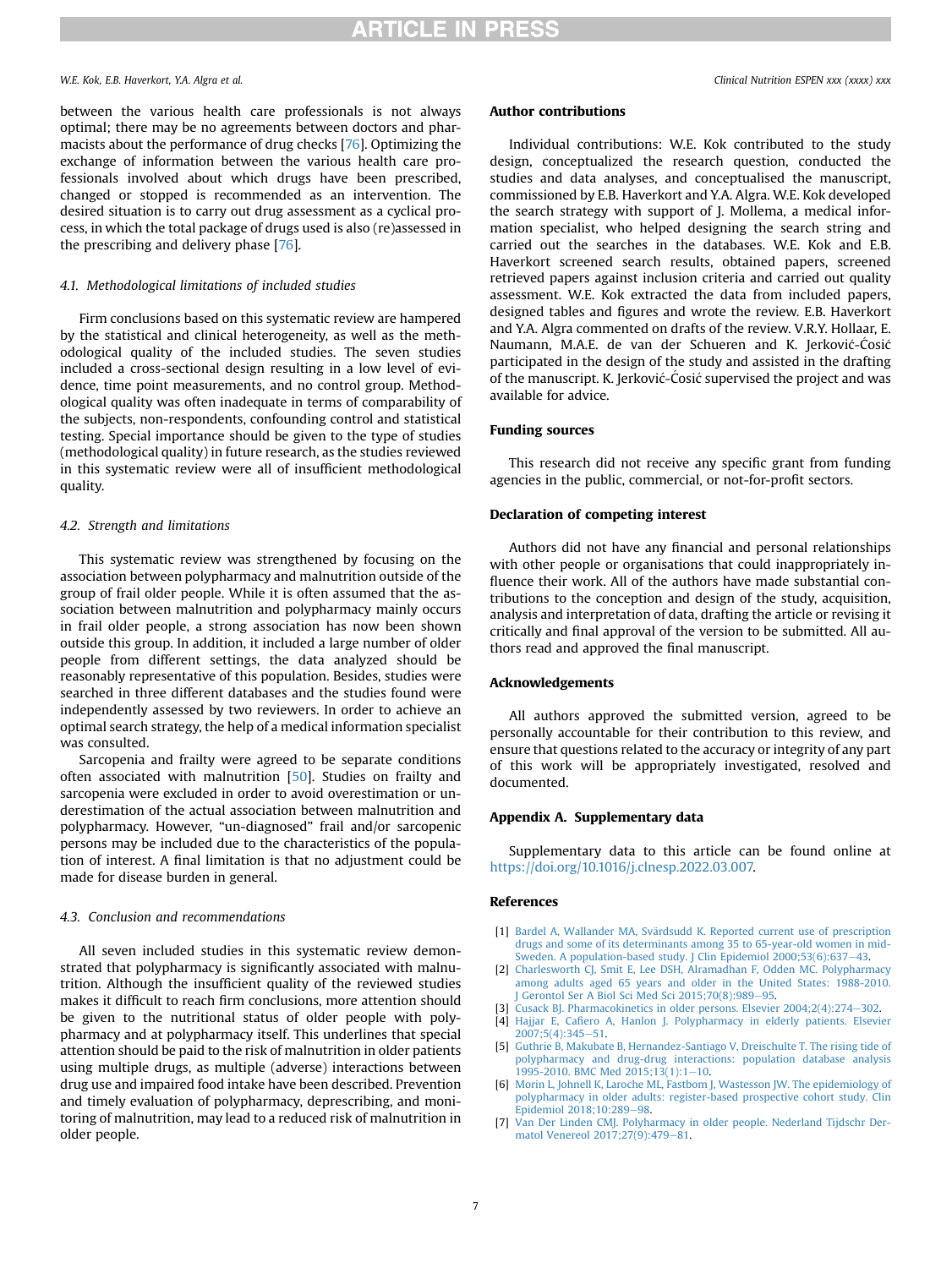#### W.E. Kok. E.B. Haverkort. Y.A. Algra et al. Clinical Nutrition ESPEN xxx (xxxx) xxx

- <span id="page-7-0"></span>[8] [Puga AM, Lopez-Oliva S, Trives C, Partearroyo T, Varela-Moreiras G. Effects of](http://refhub.elsevier.com/S2405-4577(22)00181-4/sref8) drugs and excipients on hydration status. Nutrients  $2019;11(3):1-25$ .
- <span id="page-7-1"></span>[9] [van den Berg S, Weda M, de Bruin S, Noorlander C, Janssen R, Noteboom K,](http://refhub.elsevier.com/S2405-4577(22)00181-4/sref9) [et al. Nutrition in relation to disorders and medicine use in older people.](http://refhub.elsevier.com/S2405-4577(22)00181-4/sref9) [Dutch Institute for Public Health and the Environment \(RIVM\) Report](http://refhub.elsevier.com/S2405-4577(22)00181-4/sref9) [350047001 2012:1](http://refhub.elsevier.com/S2405-4577(22)00181-4/sref9)-[49.](http://refhub.elsevier.com/S2405-4577(22)00181-4/sref9)
- <span id="page-7-2"></span>[10] [Cereda E, Pedrolli C, Lucchin L, D'Amicis A, Gentile MG, Battistini NC, et al.](http://refhub.elsevier.com/S2405-4577(22)00181-4/sref10) [Fluid intake and nutritional risk in non-critically ill patients at hospital](http://refhub.elsevier.com/S2405-4577(22)00181-4/sref10) referral. Br J Nutr 2010:104(6):878-[85.](http://refhub.elsevier.com/S2405-4577(22)00181-4/sref10)
- <span id="page-7-3"></span>[11] [Nelson AD, Camilleri M. Opioid-induced constipation : advances and clinical](http://refhub.elsevier.com/S2405-4577(22)00181-4/sref11) guidance. 2016. p.  $121 - 34$  $121 - 34$ .
- <span id="page-7-4"></span>[12] [Leij-Halfwerk S, Verwijs MH, van Houdt S, Borkent JW, Guaitoli PR, Pelgrim T,](http://refhub.elsevier.com/S2405-4577(22)00181-4/sref12) [et al. Prevalence of protein-energy malnutrition risk in European older adults](http://refhub.elsevier.com/S2405-4577(22)00181-4/sref12) [in community, residential and hospital settings, according to 22 malnutrition](http://refhub.elsevier.com/S2405-4577(22)00181-4/sref12) [screening tools validated for use in adults](http://refhub.elsevier.com/S2405-4577(22)00181-4/sref12)  $\geq$  [65 years: a systematic review and](http://refhub.elsevier.com/S2405-4577(22)00181-4/sref12) meta-analysis. Maturitas 201[9](http://refhub.elsevier.com/S2405-4577(22)00181-4/sref12):126(February):80-9.
- <span id="page-7-5"></span>[13] [Dutch Malnutrition Steering Group. Current state of malnutrition in older](http://refhub.elsevier.com/S2405-4577(22)00181-4/sref13) [people in the medical, social and public domain. 2021.](http://refhub.elsevier.com/S2405-4577(22)00181-4/sref13)
- <span id="page-7-6"></span>[14] [Zadak Z, Hyspler R, Ticha A, Vlcek J. Polypharmacy and malnutrition. Curr](http://refhub.elsevier.com/S2405-4577(22)00181-4/sref14) [Opin Clin Nutr Metab Care 2013;16\(1\):50](http://refhub.elsevier.com/S2405-4577(22)00181-4/sref14)–[5](http://refhub.elsevier.com/S2405-4577(22)00181-4/sref14).
- <span id="page-7-7"></span>[15] [Jyrkk](http://refhub.elsevier.com/S2405-4577(22)00181-4/sref15)ä J, Mursu J, Enlund H, Lönnroos E. Polypharmacy and nutritional status [in elderly people. Curr Opin Clin Nutr Metab Care 2012;15\(1\):1](http://refhub.elsevier.com/S2405-4577(22)00181-4/sref15)-[6](http://refhub.elsevier.com/S2405-4577(22)00181-4/sref15).
- <span id="page-7-8"></span>[16] [PRISMA PRISMA. Transparent reporting of systematic reviews and meta](http://refhub.elsevier.com/S2405-4577(22)00181-4/sref16)[analysis. 2015.](http://refhub.elsevier.com/S2405-4577(22)00181-4/sref16)
- <span id="page-7-9"></span>[17] [Gutierrez-valencia CM, Hospitalario C, Irunlarrea DNC. Systematic review and](http://refhub.elsevier.com/S2405-4577(22)00181-4/sref17) [meta-analysis. The relationship between frailty and polypharmacy in older](http://refhub.elsevier.com/S2405-4577(22)00181-4/sref17) [people : a systematic review. 2018.](http://refhub.elsevier.com/S2405-4577(22)00181-4/sref17)
- [18] [Laur CV, McNicholl T, Valaitis R, Keller H. Malnutrition or frailty? Overlap and](http://refhub.elsevier.com/S2405-4577(22)00181-4/sref18) [evidence gaps in the diagnosis and treatment of frailty and malnutrition. Appl](http://refhub.elsevier.com/S2405-4577(22)00181-4/sref18) [Physiol Nutr Metabol 2017;42\(5\):449](http://refhub.elsevier.com/S2405-4577(22)00181-4/sref18)-[58.](http://refhub.elsevier.com/S2405-4577(22)00181-4/sref18)
- [19] [Rao S, Cudby S. Frailty and malnutrition: the role of the practice pharmacist.](http://refhub.elsevier.com/S2405-4577(22)00181-4/sref19) Guidelines in Practice  $2019;22(12):32-7$  $2019;22(12):32-7$ .
- [20] [Kai Wei MD, Ma-Shwe-Zin N, Qi G, Shiou-Liang W, Keng-Bee Y, Edin F, et al.](http://refhub.elsevier.com/S2405-4577(22)00181-4/sref20) [Association of frailty and malnutrition with long-term functional and mor](http://refhub.elsevier.com/S2405-4577(22)00181-4/sref20)[tality outcomes among community-dwelling older adults results from the](http://refhub.elsevier.com/S2405-4577(22)00181-4/sref20) [Singapore longitudinal aging study 1. JAMA 2018;1\(3\):1](http://refhub.elsevier.com/S2405-4577(22)00181-4/sref20)-[13.](http://refhub.elsevier.com/S2405-4577(22)00181-4/sref20)
- [21] [Boulos C, Salameh P, Barberger-Gateau P. Malnutrition and frailty in community](http://refhub.elsevier.com/S2405-4577(22)00181-4/sref21) [dwelling older adults living in a rural setting. Clin Nutr 2016;35\(1\):138](http://refhub.elsevier.com/S2405-4577(22)00181-4/sref21)-[43.](http://refhub.elsevier.com/S2405-4577(22)00181-4/sref21)
- <span id="page-7-10"></span>[22] [Cederholm T, Barazzoni R, Austin P, Ballmer P, Biolo G, Bischoff SC, et al.](http://refhub.elsevier.com/S2405-4577(22)00181-4/sref22) ESPEN guidelines on defi[nitions and terminology of clinical nutrition. Clin](http://refhub.elsevier.com/S2405-4577(22)00181-4/sref22) [Nutr 2017;36\(1\):49](http://refhub.elsevier.com/S2405-4577(22)00181-4/sref22)-[64](http://refhub.elsevier.com/S2405-4577(22)00181-4/sref22).
- <span id="page-7-11"></span>[23] [Cleveland Clinic. Managing cancer treatment side effects. 2019.](http://refhub.elsevier.com/S2405-4577(22)00181-4/sref23)
- <span id="page-7-12"></span>[24] [Kruizenga H, Beijer S, Huisman-de Waal G, Jonkers-Schuitema C, Mari](http://refhub.elsevier.com/S2405-4577(22)00181-4/sref24)ë[l](http://refhub.elsevier.com/S2405-4577(22)00181-4/sref24) [Klos M, Remijnse-Meester W, et al. Guideline malnutrition recognition,](http://refhub.elsevier.com/S2405-4577(22)00181-4/sref24) [diagnosis and treatment of malnutrition in older people. 2019.](http://refhub.elsevier.com/S2405-4577(22)00181-4/sref24)
- <span id="page-7-13"></span>[25] [Mann T, Heuberger R, Wong H. The association between chewing and swal](http://refhub.elsevier.com/S2405-4577(22)00181-4/sref25)lowing diffi[culties and nutritional status in older adults. Aust Dent J](http://refhub.elsevier.com/S2405-4577(22)00181-4/sref25) [2013;58\(2\):200](http://refhub.elsevier.com/S2405-4577(22)00181-4/sref25)-[6.](http://refhub.elsevier.com/S2405-4577(22)00181-4/sref25)
- <span id="page-7-14"></span>[26] [Mythen MG. Postoperative gastrointestinal tract dysfunction. 2005.](http://refhub.elsevier.com/S2405-4577(22)00181-4/sref26)  $196 - 204$  $196 - 204$
- <span id="page-7-15"></span>[27] Rodríguez-Sánchez B, Sulo S, Carnicero JA, Rueda R, Rodríguez-Mañ[as L.](http://refhub.elsevier.com/S2405-4577(22)00181-4/sref27) [Malnutrition prevalence and burden on healthcare resource use among](http://refhub.elsevier.com/S2405-4577(22)00181-4/sref27) [Spanish community-living older adults: results of a longitudinal analysis. Clin](http://refhub.elsevier.com/S2405-4577(22)00181-4/sref27) [Outcomes Res 2020;12:355](http://refhub.elsevier.com/S2405-4577(22)00181-4/sref27)-[67](http://refhub.elsevier.com/S2405-4577(22)00181-4/sref27).
- <span id="page-7-16"></span>[28] Maseda A, Gómez-Caamañ[o S, Lorenzo-L](http://refhub.elsevier.com/S2405-4577(22)00181-4/sref28)ópez L, López-Ló[pez R, Diego-Diez C,](http://refhub.elsevier.com/S2405-4577(22)00181-4/sref28) [Sanluís-Martínez V, et al. Health determinants of nutritional status in](http://refhub.elsevier.com/S2405-4577(22)00181-4/sref28) [community-dwelling older population: the VERISAÚDE study. Publ Health](http://refhub.elsevier.com/S2405-4577(22)00181-4/sref28) [Nutr 2016;19\(12\):2220](http://refhub.elsevier.com/S2405-4577(22)00181-4/sref28)-[8.](http://refhub.elsevier.com/S2405-4577(22)00181-4/sref28)
- <span id="page-7-17"></span>[29] [Ramgoolie P, Nichols S. Polypharmacy and the risk of malnutrition among](http://refhub.elsevier.com/S2405-4577(22)00181-4/sref29) [independently-living elderly persons in Trinidad. W Indian Med J 2016;65\(2\):](http://refhub.elsevier.com/S2405-4577(22)00181-4/sref29)  $323 - 7$  $323 - 7$  $323 - 7$
- <span id="page-7-18"></span>[30] [Komiya H, Umegaki H, Asai A, Kanda S, Maeda K, Shimojima T, et al. Factors](http://refhub.elsevier.com/S2405-4577(22)00181-4/sref30) [associated with polypharmacy in elderly home-care patients. Geriatr Gerontol](http://refhub.elsevier.com/S2405-4577(22)00181-4/sref30) Int  $2018;18(1):33-41$ .
- <span id="page-7-19"></span>[31] [Griep MI, Mets TF, Collys K, Ponjaert-Kristoffersen I, Massart DL. Risk of malnu](http://refhub.elsevier.com/S2405-4577(22)00181-4/sref31)[trition in retirement homes elderly persons measured by the](http://refhub.elsevier.com/S2405-4577(22)00181-4/sref31) "mini-nutritional assessment". J Gerontol Ser A Biol Sci Med Sci 2000 Feb; 55(2): M57-[63](http://refhub.elsevier.com/S2405-4577(22)00181-4/sref31).
- <span id="page-7-20"></span>[32] [Farre TB, Formiga F, Ferrer A, Plana-Ripoll O, Almeda J, Pujol R. Risk of being](http://refhub.elsevier.com/S2405-4577(22)00181-4/sref32) [undernourished in a cohort of community-dwelling 85-year-olds: the Octa](http://refhub.elsevier.com/S2405-4577(22)00181-4/sref32)baix study. Geriatr Gerontol Int  $2014;14(3):702-9$  $2014;14(3):702-9$ .
- <span id="page-7-21"></span>[33] [Jyrkk](http://refhub.elsevier.com/S2405-4577(22)00181-4/sref33)ä [J, Enlund H, Lavikainen P, Raimo S, Sirpa H. Association of poly](http://refhub.elsevier.com/S2405-4577(22)00181-4/sref33)[pharmacy with nutritional status, functional ability and cognitive capacity](http://refhub.elsevier.com/S2405-4577(22)00181-4/sref33) [over a three-year period in an elderly population. Pharmacoepidemiol Drug](http://refhub.elsevier.com/S2405-4577(22)00181-4/sref33) [Saf 2011;20\(5\):514](http://refhub.elsevier.com/S2405-4577(22)00181-4/sref33)-[22](http://refhub.elsevier.com/S2405-4577(22)00181-4/sref33).
- <span id="page-7-22"></span>[34] [Bakhtiari A, Pourali M, Omidvar S. Nutrition assessment and geriatric asso](http://refhub.elsevier.com/S2405-4577(22)00181-4/sref34)[ciated conditions among community dwelling Iranian elderly people. BMC](http://refhub.elsevier.com/S2405-4577(22)00181-4/sref34) [Geriatr 2020;20\(1\):278.](http://refhub.elsevier.com/S2405-4577(22)00181-4/sref34)
- [35] [Poda GG, Hsu CY, Rau HH, Chao JCJ. Impact of socio-demographic factors,](http://refhub.elsevier.com/S2405-4577(22)00181-4/sref35) [lifestyle and health status on nutritional status among the elderly in Taiwan.](http://refhub.elsevier.com/S2405-4577(22)00181-4/sref35) [Nutr Res Pract 2019;13\(3\):222](http://refhub.elsevier.com/S2405-4577(22)00181-4/sref35)-[9](http://refhub.elsevier.com/S2405-4577(22)00181-4/sref35).
- [36] [Tamang MK, Yadav UN, Hosseinzadeh H, Ka](http://refhub.elsevier.com/S2405-4577(22)00181-4/sref36)fle B, Paudel G, Khatiwada S, et al. [Nutritional assessment and factors associated with malnutrition among the](http://refhub.elsevier.com/S2405-4577(22)00181-4/sref36) [elderly population of Nepal: a cross-sectional study. BMC Res Notes](http://refhub.elsevier.com/S2405-4577(22)00181-4/sref36)  $2019:12(1):1-5$  $2019:12(1):1-5$ .

- [37] [Schilp J, Wijnhoven HAH, Deeg DJH, Visser M. Early determinants for the](http://refhub.elsevier.com/S2405-4577(22)00181-4/sref37) [development of undernutrition in an older general population: longitudinal](http://refhub.elsevier.com/S2405-4577(22)00181-4/sref37) [Aging Study Amsterdam. Br J Nutr 2011;106\(5\):708](http://refhub.elsevier.com/S2405-4577(22)00181-4/sref37)-[17.](http://refhub.elsevier.com/S2405-4577(22)00181-4/sref37)
- <span id="page-7-23"></span>[38] [Naik BS, Shetty N, Maben EVS. Drug-induced taste disorders. Eur J Intern Med](http://refhub.elsevier.com/S2405-4577(22)00181-4/sref38)  $2010:21(3):240-3.$  $2010:21(3):240-3.$
- <span id="page-7-24"></span>[39] [Tan ECK, Lexomboon D, Sandborgh-Englund G, Haasum Y, Johnell K. Medi](http://refhub.elsevier.com/S2405-4577(22)00181-4/sref39)[cations that cause dry mouth as an adverse effect in older people: a systematic](http://refhub.elsevier.com/S2405-4577(22)00181-4/sref39) [review and metaanalysis. J Am Geriatr Soc 2018;66\(1\):76](http://refhub.elsevier.com/S2405-4577(22)00181-4/sref39)-[84](http://refhub.elsevier.com/S2405-4577(22)00181-4/sref39).
- <span id="page-7-25"></span>[40] [Page II RL. Inappropriate prescribing in the hospitalized elderly patient:](http://refhub.elsevier.com/S2405-4577(22)00181-4/sref40) defi[ning the problem, evaluation tools, and possible solutions. Clin Interv](http://refhub.elsevier.com/S2405-4577(22)00181-4/sref40) [Aging 2010 Mar;75](http://refhub.elsevier.com/S2405-4577(22)00181-4/sref40).
- <span id="page-7-26"></span>[41] [Alhawassi TM, Alatawi W, Alwhaibi M. Prevalence of potentially inappropriate](http://refhub.elsevier.com/S2405-4577(22)00181-4/sref41) [medications use among older adults and risk factors using the 2015 American](http://refhub.elsevier.com/S2405-4577(22)00181-4/sref41) [Geriatrics Society Beers criteria. BMC Geriatr 2019 Dec 29;19\(1\):154](http://refhub.elsevier.com/S2405-4577(22)00181-4/sref41).
- <span id="page-7-27"></span>[42] [Kwint HF, Faber A, Gussekloo J, Bouvy ML. The contribution of patient in](http://refhub.elsevier.com/S2405-4577(22)00181-4/sref42)terviews to the identifi[cation of drug-related problems in home medication](http://refhub.elsevier.com/S2405-4577(22)00181-4/sref42) review. I Clin Pharm Therapeut  $2012:37(6):674-80$ .
- [43] [Milos V, Rekman E, Bondesson Å, Eriksson T, Jakobsson U, Westerlund T, et al.](http://refhub.elsevier.com/S2405-4577(22)00181-4/sref43) [Improving the quality of pharmacotherapy in elderly primary care patients](http://refhub.elsevier.com/S2405-4577(22)00181-4/sref43) [through medication reviews: a randomised controlled study. Drugs Aging](http://refhub.elsevier.com/S2405-4577(22)00181-4/sref43)  $2013$  Apr  $14:30(4):235-46$
- [44] [Stafford AC, Tenni PC, Peterson GM, Jackson SL, Hejlesen A, Villesen C, et al.](http://refhub.elsevier.com/S2405-4577(22)00181-4/sref44) Drug-related problems identifi[ed in medication reviews by Australian phar](http://refhub.elsevier.com/S2405-4577(22)00181-4/sref44)[macists. Pharm World Sci 2009 Apr 26;31\(2\):216](http://refhub.elsevier.com/S2405-4577(22)00181-4/sref44)-[23](http://refhub.elsevier.com/S2405-4577(22)00181-4/sref44).
- [45] [Elliott RA, Woodward MC. Medication-related problems in patients referred](http://refhub.elsevier.com/S2405-4577(22)00181-4/sref45) [to aged care and memory clinics at a tertiary care hospital. Australas J Ageing](http://refhub.elsevier.com/S2405-4577(22)00181-4/sref45) [2011 Sep;30\(3\):124](http://refhub.elsevier.com/S2405-4577(22)00181-4/sref45)-[9](http://refhub.elsevier.com/S2405-4577(22)00181-4/sref45).
- <span id="page-7-30"></span>[46] [Chau SH, Jansen APD, van de Ven PM, Hoogland P, Elders PJM, Hugtenburg JG.](http://refhub.elsevier.com/S2405-4577(22)00181-4/sref46) [Clinical medication reviews in elderly patients with polypharmacy: a cross](http://refhub.elsevier.com/S2405-4577(22)00181-4/sref46)[sectional study on drug-related problems in The Netherlands. Int J Clin](http://refhub.elsevier.com/S2405-4577(22)00181-4/sref46) Pharm  $2016:38(1):46-53$  $2016:38(1):46-53$ .
- <span id="page-7-28"></span>[47] [Petrazzuoli F, Morin L, Angioni D, Pecora N, Cherubini A. Polypharmacy,](http://refhub.elsevier.com/S2405-4577(22)00181-4/sref47) [Overdiagnosis and Overtreatment. 2022. p. 325](http://refhub.elsevier.com/S2405-4577(22)00181-4/sref47)-[40](http://refhub.elsevier.com/S2405-4577(22)00181-4/sref47).
- <span id="page-7-29"></span>[48] [Lombardi F, Paoletti L, Carrieri B, Dell'Aquila G, Fedecostante M, Di Muzio M,](http://refhub.elsevier.com/S2405-4577(22)00181-4/sref48) [et al. Underprescription of medications in older adults: causes, consequences](http://refhub.elsevier.com/S2405-4577(22)00181-4/sref48) [and solutions](http://refhub.elsevier.com/S2405-4577(22)00181-4/sref48)-[a narrative review. Eur Geriatr Med 2021 Jun 11;12\(3\):](http://refhub.elsevier.com/S2405-4577(22)00181-4/sref48)  $453 - 62$  $453 - 62$
- <span id="page-7-31"></span>[49] [Kuijpers MAJ, van Marum RJ, Egberts ACG, Jansen PAF. Relationship between](http://refhub.elsevier.com/S2405-4577(22)00181-4/sref49) [polypharmacy and underprescribing. Br J Clin Pharmacol 2007:](http://refhub.elsevier.com/S2405-4577(22)00181-4/sref49) [070621084156001](http://refhub.elsevier.com/S2405-4577(22)00181-4/sref49).
- <span id="page-7-32"></span>[50] [Cederholm T, Bosaeus I, Barazzoni R, Bauer J, Van Gossum A, Klek S, et al.](http://refhub.elsevier.com/S2405-4577(22)00181-4/sref50) [Diagnostic criteria for malnutrition - an ESPEN consensus statement. Clin Nutr](http://refhub.elsevier.com/S2405-4577(22)00181-4/sref50) [2015;34\(3\):335](http://refhub.elsevier.com/S2405-4577(22)00181-4/sref50)-[40.](http://refhub.elsevier.com/S2405-4577(22)00181-4/sref50)
- <span id="page-7-33"></span>[51] [Jensen GL, Cederholm T, Correia MITD, Gonzalez MC, Fukushima R,](http://refhub.elsevier.com/S2405-4577(22)00181-4/sref51) [Higashiguchi T, et al. GLIM criteria for the diagnosis of malnutrition: a](http://refhub.elsevier.com/S2405-4577(22)00181-4/sref51) [consensus report from the global clinical nutrition community. J Parenter](http://refhub.elsevier.com/S2405-4577(22)00181-4/sref51) [Enteral Nutr 2019;43\(1\):32](http://refhub.elsevier.com/S2405-4577(22)00181-4/sref51)-[40.](http://refhub.elsevier.com/S2405-4577(22)00181-4/sref51)
- <span id="page-7-34"></span>[52] [Genser D. Food and drug interaction: consequences for the nutrition/health](http://refhub.elsevier.com/S2405-4577(22)00181-4/sref52) [status. Ann Nutr Metab 2008;52\(SUPPL. 1\):29](http://refhub.elsevier.com/S2405-4577(22)00181-4/sref52)-[32](http://refhub.elsevier.com/S2405-4577(22)00181-4/sref52).
- <span id="page-7-35"></span>[53] [Halfens RJG, Meesterberends E, Neyens JCL. National prevalence measurement](http://refhub.elsevier.com/S2405-4577(22)00181-4/sref53) [of healthcare problems reporting results 2015. 2015.](http://refhub.elsevier.com/S2405-4577(22)00181-4/sref53)
- [M H. Malnutrition and ageing. Postgrad Med J 2006;82\(963\):2](http://refhub.elsevier.com/S2405-4577(22)00181-4/sref54)-[8](http://refhub.elsevier.com/S2405-4577(22)00181-4/sref54).
- [55] [Pirlich M, Schütz T, Norman K, Gastell S, Lübke HJ, Bischoff SC, et al. The](http://refhub.elsevier.com/S2405-4577(22)00181-4/sref55) [German hospital malnutrition study. Clin Nutr 2006;25\(4\):563](http://refhub.elsevier.com/S2405-4577(22)00181-4/sref55)-[72.](http://refhub.elsevier.com/S2405-4577(22)00181-4/sref55)
- [56] [Agarwal E, Miller M, Yaxley A, Isenring E. Malnutrition in the elderly: a](http://refhub.elsevier.com/S2405-4577(22)00181-4/sref56) narrative review. Maturitas  $2013;76(4):296-302$  $2013;76(4):296-302$ .
- <span id="page-7-36"></span>[57] [Corcoran C, Murphy C, Culligan EP, Walton J, Sleator RD. Malnutrition in the](http://refhub.elsevier.com/S2405-4577(22)00181-4/sref57) [elderly. 2019.](http://refhub.elsevier.com/S2405-4577(22)00181-4/sref57)
- <span id="page-7-37"></span>[58] [Saunders J. Malnutrition : causes and consequences10; 2010. p. 624](http://refhub.elsevier.com/S2405-4577(22)00181-4/sref58)–[7 \(6\).](http://refhub.elsevier.com/S2405-4577(22)00181-4/sref58)<br>[59] Boateng J. Pascual CR. Asghar Z. Grassby P. The impact of polypharmacy of
- <span id="page-7-38"></span>[Boateng I, Pascual CR, Asghar Z, Grassby P. The impact of polypharmacy on](http://refhub.elsevier.com/S2405-4577(22)00181-4/sref59) [mortality,hospitaliaztion, adverse drug reactions \(ADR\) and falls in the elderly](http://refhub.elsevier.com/S2405-4577(22)00181-4/sref59) [\(Poster\). eprints.lincoln.ac.uk/id/eprint/40156/ 2020.](http://refhub.elsevier.com/S2405-4577(22)00181-4/sref59)
- [60] Gómez Aguirre N, Caudevilla Martínez A, Bellostas Muñ[oz L, Crespo](http://refhub.elsevier.com/S2405-4577(22)00181-4/sref60) [Avellana M, Velilla Marco J, Díez-Manglano J. Polypathology, polypharmacy,](http://refhub.elsevier.com/S2405-4577(22)00181-4/sref60) [medication regimen complexity and drug therapy appropriateness. Rev](http://refhub.elsevier.com/S2405-4577(22)00181-4/sref60) Clínica Española (English Ed.) 2017;217(5):289-[95.](http://refhub.elsevier.com/S2405-4577(22)00181-4/sref60)
- [61] [Güzel A, Piper KSAH. Results from a geriatric fall clinic-risk factors. Eur Geriatr](http://refhub.elsevier.com/S2405-4577(22)00181-4/sref61) [Med 2016;2:86.](http://refhub.elsevier.com/S2405-4577(22)00181-4/sref61)
- [62] [Ziere G, Dieleman JP, Hofman A, Pols HAP, Van Der Cammen TJM,](http://refhub.elsevier.com/S2405-4577(22)00181-4/sref62) [Stricker BHC. Polypharmacy and falls in the middle age and elderly popula](http://refhub.elsevier.com/S2405-4577(22)00181-4/sref62)tion. Br J Clin Pharmacol  $2006;61(2):218-23$ .
- [63] [Ahmed S, Leurent B, Sampson EL. Risk factors for incident delirium among](http://refhub.elsevier.com/S2405-4577(22)00181-4/sref63) [older people in acute hospital medical units: a systematic review and meta](http://refhub.elsevier.com/S2405-4577(22)00181-4/sref63)analysis. Age Ageing  $2014;43(3):326-33$  $2014;43(3):326-33$ .
- [64] [Cheng CM, Chang WH, Chiu YC, Sun Y, Lee HJ, Tang LY, et al. Association of](http://refhub.elsevier.com/S2405-4577(22)00181-4/sref64) [polypharmacy with mild cognitive impairment and cognitive ability: a](http://refhub.elsevier.com/S2405-4577(22)00181-4/sref64) [nationwide survey in Taiwan. J Clin Psychiatr 2018;79\(6\).](http://refhub.elsevier.com/S2405-4577(22)00181-4/sref64)
- [65] [Niikawa H, Okamura T, Ito K, Ura C, Miyamae F, Sakuma N, et al. Association](http://refhub.elsevier.com/S2405-4577(22)00181-4/sref65) [between polypharmacy and cognitive impairment in an elderly Japanese](http://refhub.elsevier.com/S2405-4577(22)00181-4/sref65) [population residing in an urban community. Geriatr Gerontol Int 2017;17\(9\):](http://refhub.elsevier.com/S2405-4577(22)00181-4/sref65)  $1286 - 93.$  $1286 - 93.$  $1286 - 93.$
- <span id="page-7-39"></span>[**66**] [Åstrand B. Avoiding Drug-Drug Interactions. Karger 2009;55\(No.4\):125](http://refhub.elsevier.com/S2405-4577(22)00181-4/sref66)–[220](http://refhub.elsevier.com/S2405-4577(22)00181-4/sref66).<br>[**67**] [Bajracharya N, Swaroop AM, Rajalekshmi SG, Viswam SK, Maheswari E.](http://refhub.elsevier.com/S2405-4577(22)00181-4/sref67)
- [Incidence of drug-drug interactions among patients admitted to the](http://refhub.elsevier.com/S2405-4577(22)00181-4/sref67)